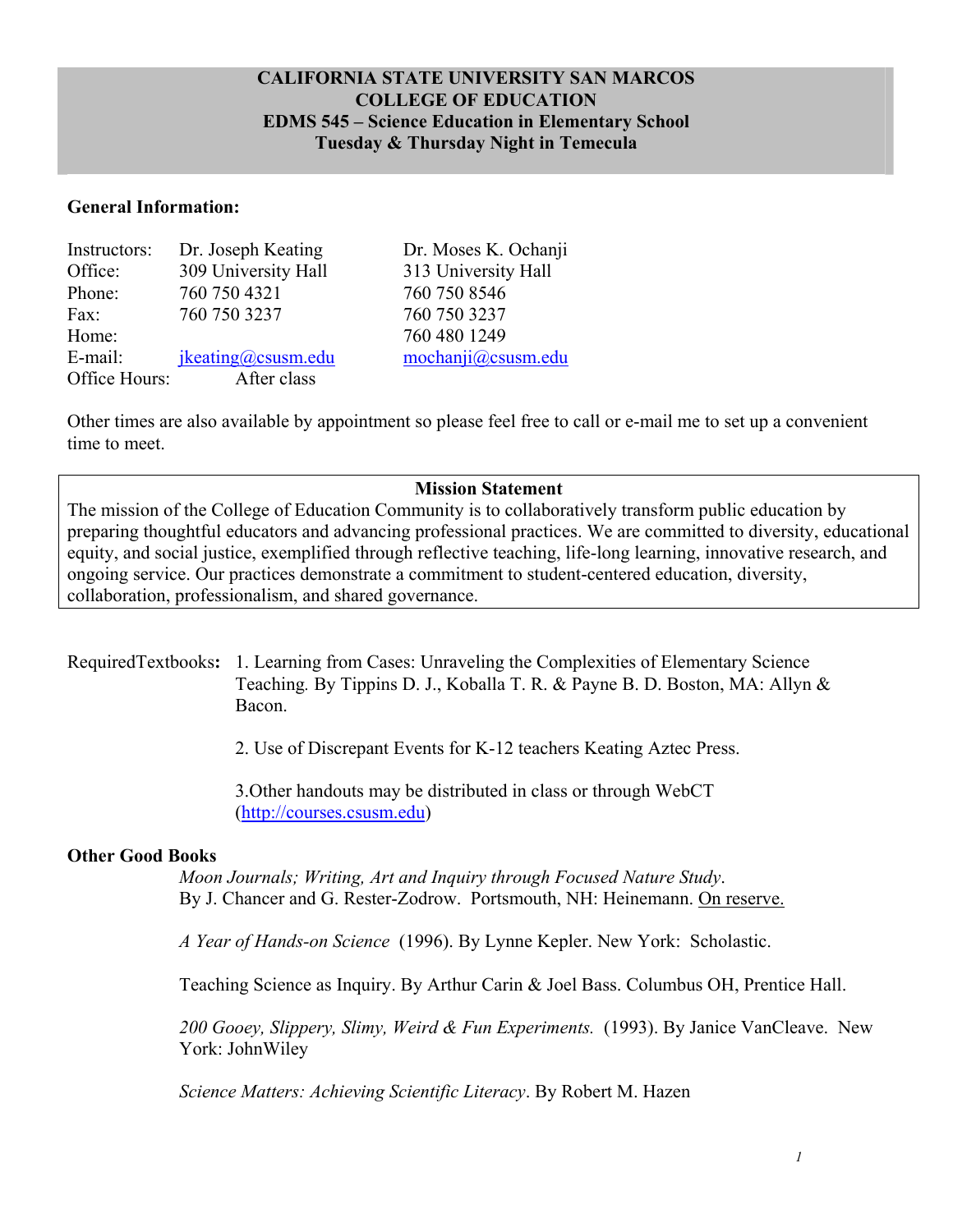*Great Explorations in Math & Science (G.E.M.S.).* Lawrence Hall of Science. *http://www.lhs.berkeley.edu/GEMS/ Activities Integrating Math and Science.* Aims Education Foundation.http://wwws.aimsedu.org/aimscatalog/default.tpl

These and many other hands-on science books are in bookstores, museums, zoos, even grocery stores!

## **COURSE DESCRIPTION**

This course is designed to provide a comprehensive overview of the objectives, skills, concepts, experiments, materials, and methods necessary to teach science to elementary school children. A series of team activities will provide you with first-hand experiences in these areas. This course focuses on instructional methods, techniques, materials, lesson planning, curriculum development, organization and assessment in science. The integration of curricular areas is addressed. Methods of cross-cultural language and academic development will be integrated into the course.

## **COURSE OBJECTIVES**

By the end of this course, students should be able to

- 1. Demonstrate proficiency with inquiry skills of observing, measuring, inferring, classifying, predicting, verifying predictions, hypothesizing, isolating variables, interpreting data, and experimenting.
- 2. Identify exemplary materials (curriculum kits, science programs, textbooks, equipment, technology, ancillary materials) appropriate for elementary school children.
- 3. Demonstrate knowledge and understanding of the California Science Framework, the California Science Content Standards, and the National Science Education Standards.
- 4. Demonstrate an understanding of the physical, earth and life science concepts included in the K-8 California Science Content Standards, and how to design lessons to teach the concepts.
- 5. Use the Learning Cycle model of instruction to teach science in a contemporary manner.
- 6 Use technology in elementary science teaching.
- 7. Demonstrate confidence in leading and performing investigations designed to teach science concepts, science process skills, and scientific attitudes.
- 8. Use authentic methods of assessment to evaluate student learning of science concepts and processes.
- 9. Design an elementary science-teaching mini-unit.
- 10. Practice strategies to include all students in science (linguistically and culturally diverse, students with disabilities and other students with special needs).

## **INFUSED COMPETENCIES**

## **Authorization to Teach English Learners**

This credential program has been specifically designed to prepare teachers for the diversity of languages often encountered in California public school classrooms. The authorization to teach English learners is met through the infusion of content and experiences within the credential program, as well as additional coursework. Students successfully completing this program receive a credential with authorization to teach English learners.

(Approved by CCTC in SB 2042 Program Standards, August 02))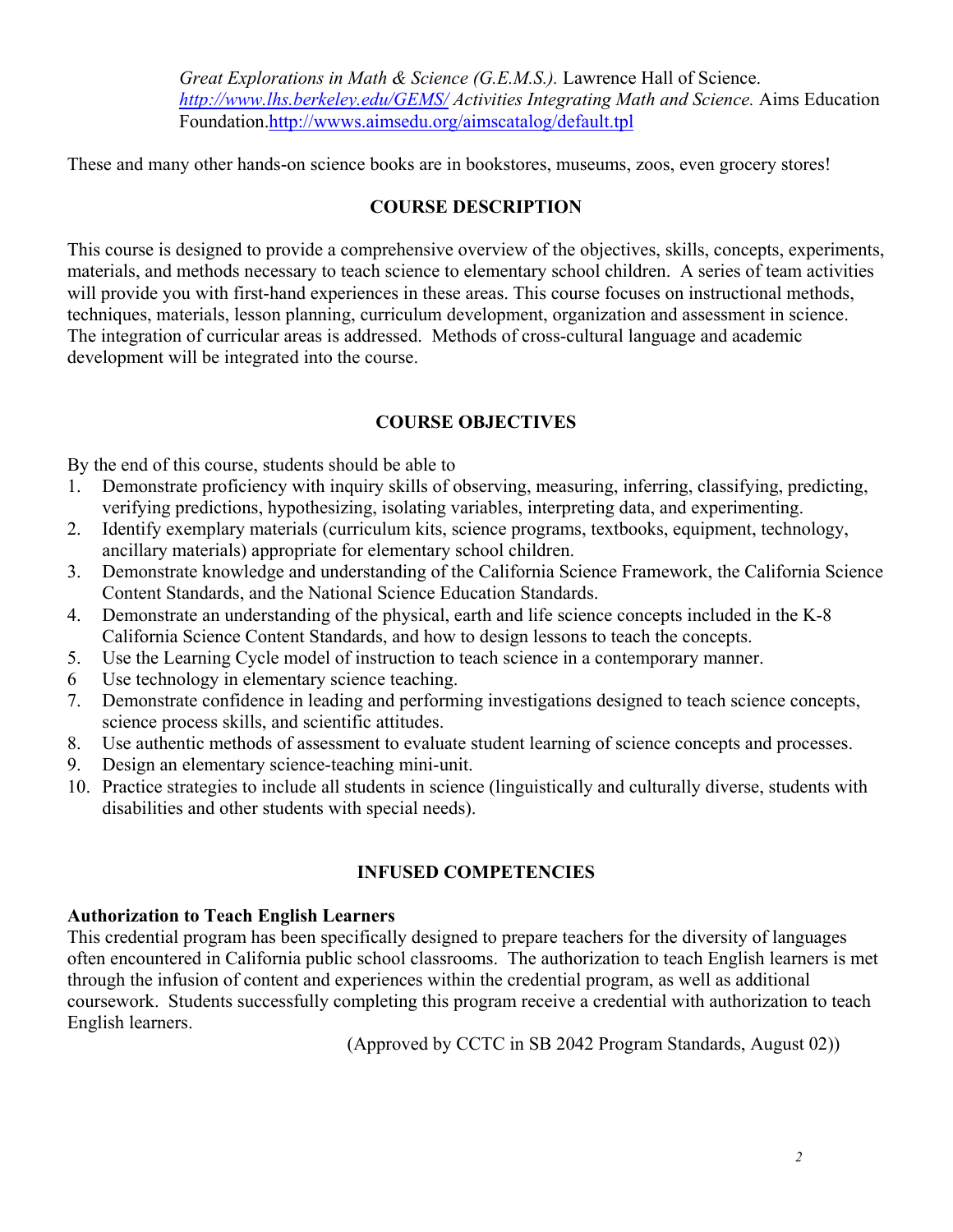## **Special Education**

Consistent with the intent to offer a seamless teaching credential in the College of Education, this course will demonstrate the collaborative infusion of special education competencies that reflect inclusive educational practices.

## **Technology**

This course infuses technology competencies to prepare our candidates to use technologies, emphasizing their use in both teaching practice and student learning.

## **COURSE REQUIREMENTS**

## **COE Attendance Policy**

Due to the dynamic and interactive nature of courses in the College of Education, all students are expected to attend all classes and participate actively. Absences and late arrivals/early departures will affect the final grade. At a minimum, students must attend more than 80% of class time, or s/he may not receive a passing grade for the course at the discretion of the instructor. Individual instructors may adopt more stringent attendance requirements. Should the student have extenuating circumstances, s/he should contact the instructor as soon as possible.

For this class, if you miss 2 class sessions or are late (or leave early) for three or more sessions, your highest possible grade is a B. If you miss 3 class sessions, your highest possible grade is a C. If you miss more than 20% of the class (3 class sessions), you may not receive a passing grade for the course. Absences do not change assignment due dates. Late assignments will receive a 20% reduction in points for each day late. After one week, late assignments will receive no credit.

## **Writing**

In keeping with the All-University Writing Requirement, all courses must have a writing component of at least 2,500 words (approximately 10 pages), which can be administered in a variety of ways.

## **Cheating & Plagiarism**

**Please Also Note**: Any evidence of cheating (including plagiarism--presenting the words or ideas of others as your own) will result in a failing grade for that assignment and possibly a failing grade for the course. Some assignments will include comments and suggestions on appropriate referencing. If you have modified an already existing lesson plan or unit, please include a copy of the original lesson plan. See one of us if you have any questions about what exactly constitutes plagiarism.

## **pla-gia-rize**

- 1. to use and pass off as one's own (the ideas and writings of another)
- 2. to appropriate for use as one's own passages or ideas from (another)

The American Heritage Dictionary of the English Language Third Edition

Proper attribution is an important concept for teachers. Giving credit where credit is due is only fair and ethical. It also advances learning by accurately tracking the path of ideas and information as they pass from person to person, often being enhanced and modified along the way. Teachers have a special responsibility to identify their sources in their own work, and to teach students to do the same.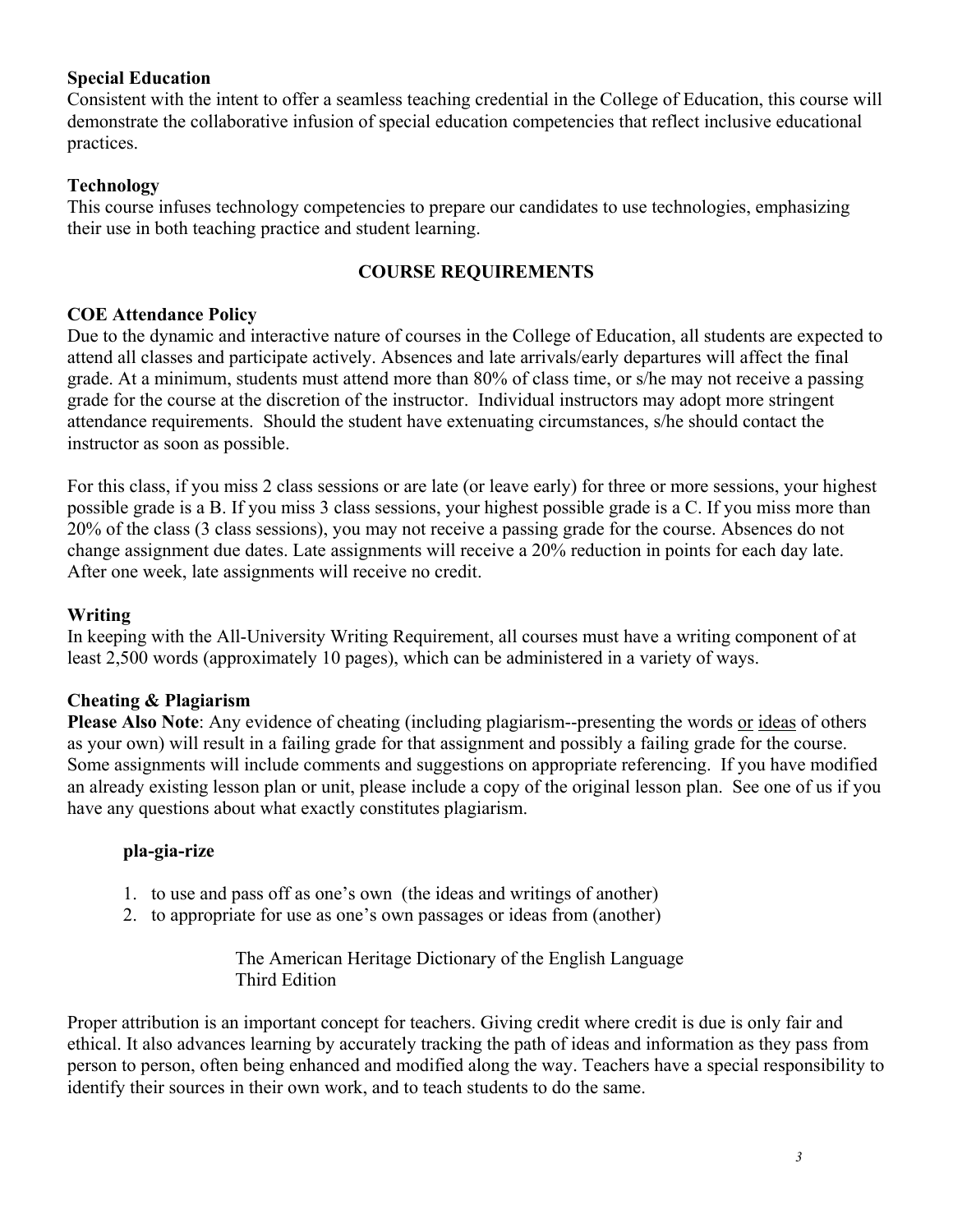Such attribution can be formal or informal. Formal attribution usually consists of footnotes and bibliographies, which follow guidelines such as those published by the APA. Teachers and elementary students are more likely to use informal attribution, for instance giving the original source of a lesson plan that you have adapted. Even a second grader writing a paragraph about an animal can tell where the information came from. Example: I watched the classroom guinea pig for five minutes a day for five days and read the book Guinea Pigs by Joe Blow.

The Two Commandments of Attribution

- 1. When you use someone else's ideas, thoughts, or information, you must give credit to the source, and do so in a way that clearly identifies the source and makes it possible for other persons to find the original source for themselves.
- 2. When you use someone else's exact words, you must put those words in quotes. Commandment #1 still applies.

## **Students with Disabilities Requiring Reasonable Accommodations**

Students are approved for services through the Disabled Student Services Office (DSS). This office is located in Craven Hall 5205, and can be contacted by phone at (760) 750-4905, or TTY (760) 750-4909. Students authorized by DSS to receive reasonable accommodations should meet with their instructor during office hours or, in order to ensure confidentiality, in a more private setting.

\*\*You must go to ACD 202 to activate your CSUSM e-mail account, or provide another email address.

## **Course Topics**

The Nature of Science The Learning Cycle Model of Teaching Learning Cycle Science Lesson Demonstrations Writing Objectives for Student Learning Writing Science Concept Definitions CA Science Content Standards Grades K-8 California Science Framework SDAIE Strategies in Science Infusing Writing Activities in Science Lessons Science Curriculum Kits and State Approved Texts Science Process Skills and Scientific Attitudes Current Issues in Science Education Infusing Technology into Science Teaching Authentic Assessments in Science Science Projects, Student Research, Science Fairs Safety in the Science Class Inclusion and Teaching Science to Students with Special Needs

## **COURSE ASSIGNMENTS**

| 1. Participation, Collaboration and Professionalism            | 10 points |
|----------------------------------------------------------------|-----------|
| 2. Field trip assignments (Animal Observations)                | 30 points |
| 3. California Science framework Analysis                       | 25 points |
| 4. Discussion Questions (individual)                           | 20 points |
| 5. Discrepant Events presentation (Individual and/or in pairs) | 45 points |
| 6. Observation/Art/Writing                                     | 20 points |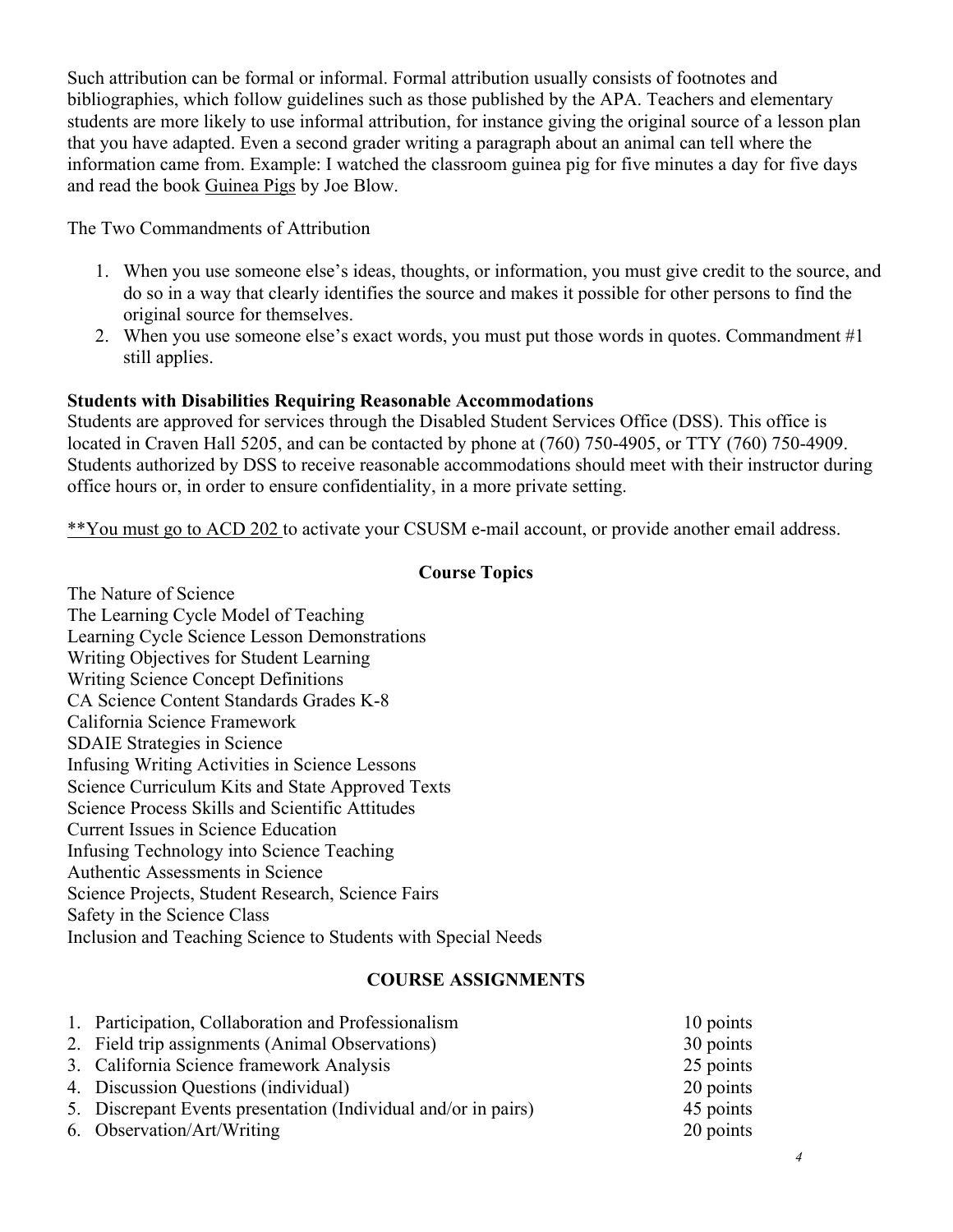#### 7. Directorship (Extra Credit only) 5 points

#### **Late assignments will be penalized by a 20-point reduction each day they are late. Keep digital copies of all assignments for your Credential Program Electronic Portfolio.**

### **CRITERIA FOR GRADING ASSIGNMENTS**

| A             | Outstanding work on assignment, excellent syntheses of information and                                                                                                                                                                                                                           | $90-100%$ |
|---------------|--------------------------------------------------------------------------------------------------------------------------------------------------------------------------------------------------------------------------------------------------------------------------------------------------|-----------|
|               | experiences, great insight and application, and excellent writing.                                                                                                                                                                                                                               |           |
| B             | Completion of assignment in good form with good syntheses and                                                                                                                                                                                                                                    | 80-89%    |
|               | application of information and experiences; writing is good.                                                                                                                                                                                                                                     |           |
| $\mathcal{C}$ | Completion of assignment, adequate effort, adequate synthesis of                                                                                                                                                                                                                                 | 70-79%    |
|               | information and application of information and experiences, writing is adequate.                                                                                                                                                                                                                 |           |
| <u>n</u>      | $\mathbf{I}$ and $\mathbf{I}$ are $\mathbf{I}$ and $\mathbf{I}$ and $\mathbf{I}$ and $\mathbf{I}$ and $\mathbf{I}$ are $\mathbf{I}$ and $\mathbf{I}$ and $\mathbf{I}$ are $\mathbf{I}$ and $\mathbf{I}$ and $\mathbf{I}$ are $\mathbf{I}$ and $\mathbf{I}$ are $\mathbf{I}$ and $\mathbf{I}$ are |           |

D Incomplete assignment, inadequate effort and synthesis of information, 60-69% writing is less than adequate.

Grades will be determined by points earned:

| $A = 93-100$  | $C_{\pm} = 77 - 79$ |
|---------------|---------------------|
| $A = 90-92$   | $C = 73-76$         |
| $R + 87-89$   | $C = 70-72$         |
| $B = 83 - 86$ | $D = 60-69$         |
| $B = 80-82$   | $F = 0.59$          |

## **ASSIGNMENT DESCRIPTIONS**

### **Assignment 1- Use of Field Trips in Science (Exploration of resources at the Wild Animal Park) (30 pts)**

Students will have the opportunity for a hands-on visit to the Wild Animal Park and as part of this visit do the following three assignments/activities that will instruct them on: 1) How to do animal observation studies with K-6; 2) how to implement of curriculum models from the WAP; 3) utilize various resources for teachers from the WAP

#### **Assignment 2 – California Science Framework and Standards**

Spirit of the assignment: to read a portion of the California Science Framework and the Standard for a particular grade. You will write your individual response to the readings. Then you will work with your grade level team to prepare and do a presentation to the class. It's important that you do the reading and the writeups BEFORE you meet with your team.

#### **2a. Framework summary response I 10 points**

- Read the first part of the California Science Framework, up to page 20. This includes Board Policy, the Introduction and Chapters One and Two.
- Think about the reading holistically.
- Write about a page, in your own words, that answers these questions: What do you think are the most important ideas addressed in the reading? Were there any ideas in the reading which were very new to you, or which disagreed with something you thought?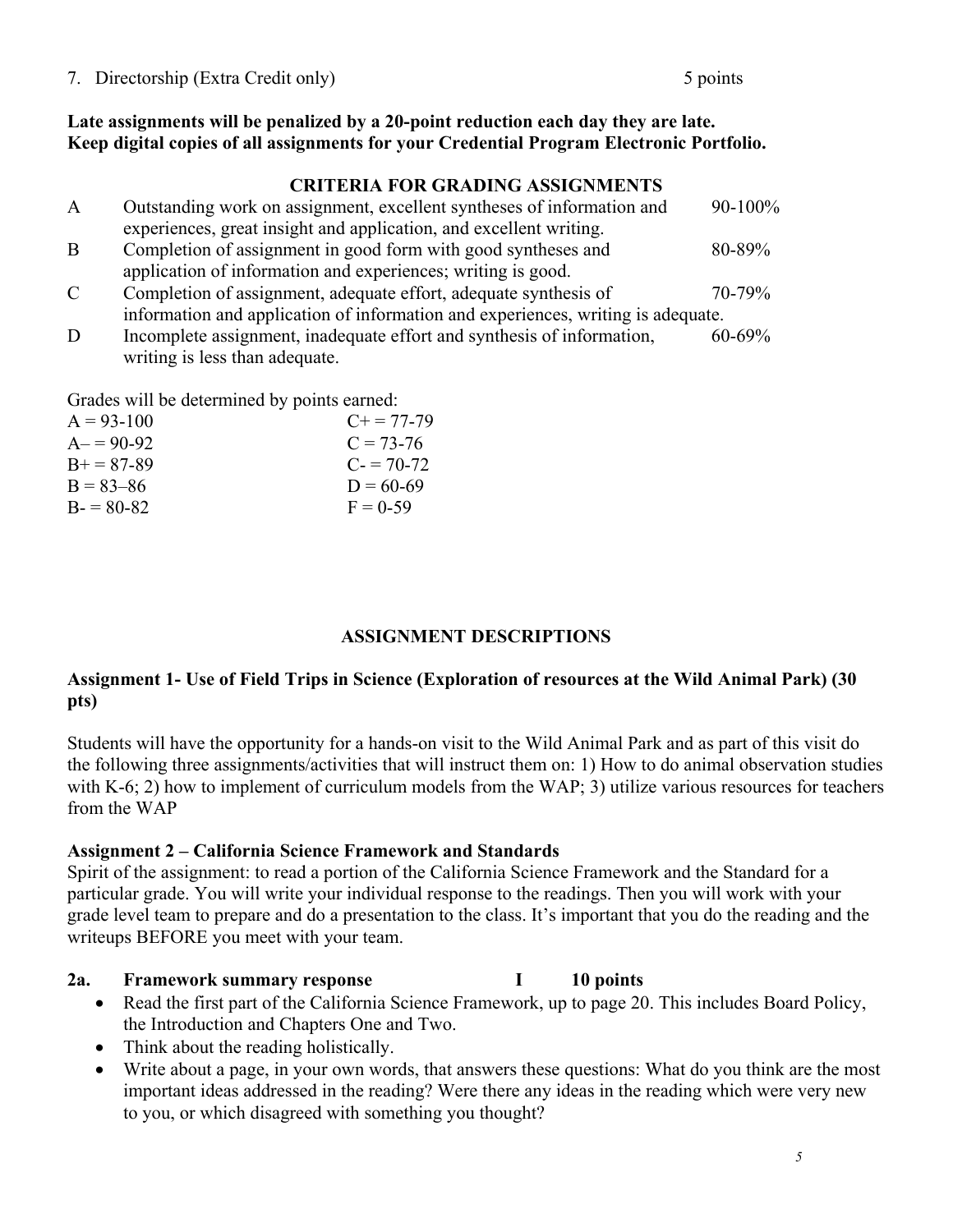## **2b. Grade level Science standard response I 10 points**

- Using the standard for your chosen grade, pick a line item from physical science, life science, and earth science. For each one, come up with a brief description of an activity that children in that grade can do that also addresses one of the Investigation and Experimentation standards for the grade.
- You should end up with three sections, each of which includes a content line (physical, life, or earth science), an Investigation and Experimentation line, and a one or two sentence description of an activity that combines the two. The whole thing should be about a page.
- See example next page.

### **2c. Team preparation and presentation T 5 points You will be given 30-40 minutes of class time to work with your team.**

- Get together with your team. Look at the activities that everyone wrote up for Assignment 2b. Choose one.
- As a team, write up a lesson plan for the activity (with objectives, assessment, and a brief description of the activity}. Put it on chart paper or an overhead transparency so it can be easily presented to the class. Make sure you quote the line from the standard on which your lesson plan is based.
- As a team, come up with a brief overview of the Science Standard for your grade. Don't try to give us every single line of the standard. Summarize it in such a way that we see generally what students are supposed to learn in physical, earth, and life science and in investigation and experimentation in that grade.
- In 8 minutes or less, present your lesson plan and standards choices. Be prepared to explain why your lesson plan represents really good science for kids.
- Your grade for this assignment will be based on the content and quality of your presentation, and on the level of collaboration of the group.

Sample response to Assignment 2b.

Grade Four

Physical Science

1.b. Students know how to build a simple compass and use it to detect magnetic effects, including the Earth's magnetic field

Investigation and Experimentation

6.f Follow a set of written instructions for a scientific investigation.

Activity

Following directions from the Internet, the students will work in partner pairs to build compasses, using paper cups, thread, a needle and a magnet. They will observe and record the action of the compass indoors and outdoors, and in proximity to various objects.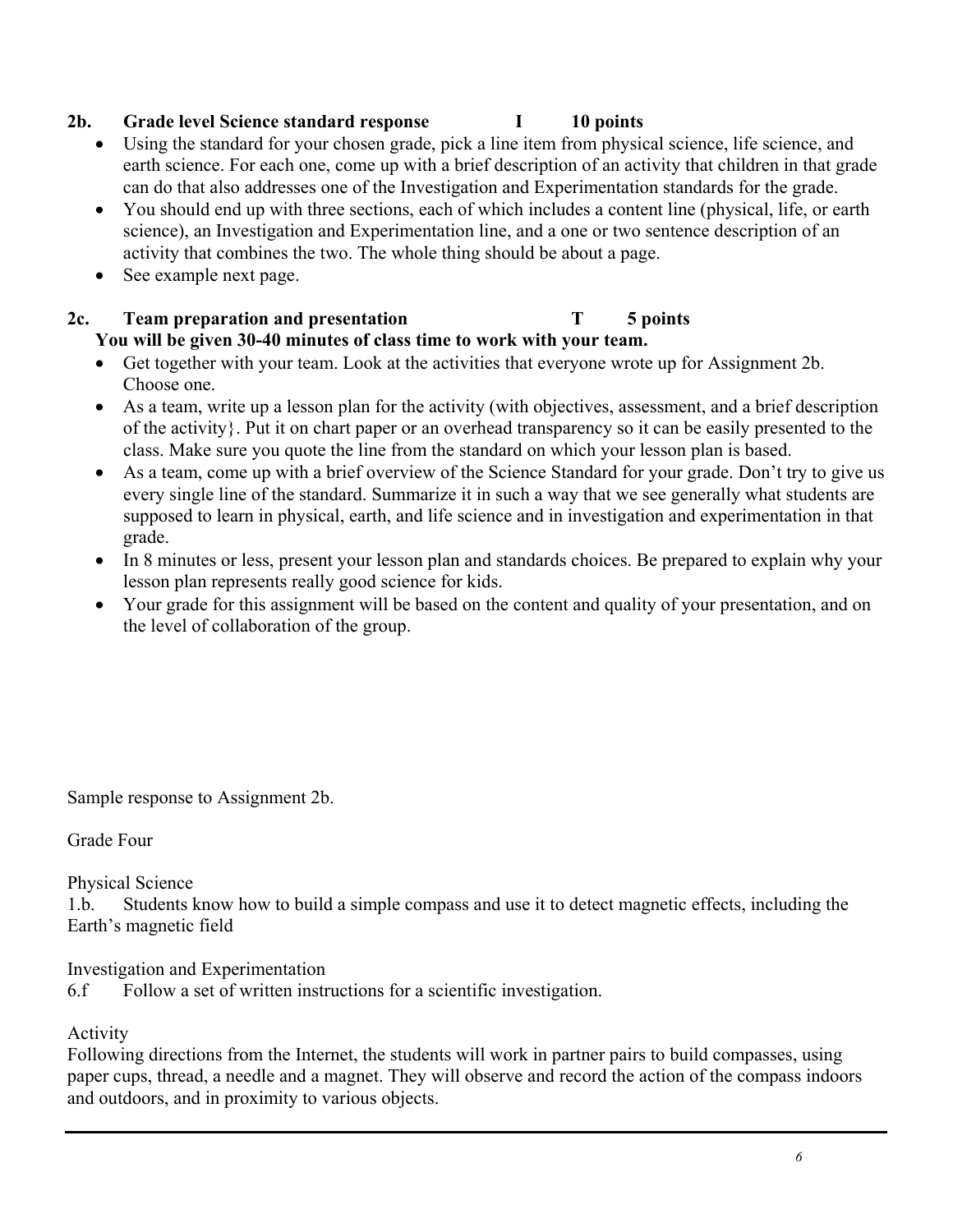Life Science

2.c. Students know decomposers, including many fungi, insects, and microorganisms, recycle matter from dead plants and animals.

Investigation and Experimentation

6.c. Formulate and justify predictions based on cause-and-effect relationships.

Activity

The students will predict the growth of mold on bread that has no preservatives. They will observe and record the progress of the mold in various circumstances (if the bread is left in the open air, if the bread is in a closed sandwich bag, etc.)

Earth Science

5.c. Students know moving water erodes landforms, reshaping the land by taking it away from some places and depositing it as pebbles, sand, silt, and mud in other places (weathering, transport, and deposition).

Investigation and Experimentation

6.b. Measure and estimate the weight, length, or volume of objects.

Activity

In groups of four, students will create landforms (using common dirt) on cookie sheets. They will add measured amounts of water to their landforms, and will collect and measure the dirt that runs off.

## **Assignment 3 – Discrepant Event**

Spirit of the Assignment: to develop and teach a particular kind of a science inquiry lesson that teaches both science thought processes and science content. You will practice your discrepant event on at least one school-age child and reflect on the child's responses and what they indicate about how much he/she understood. Working by yourself or with a partner you will actually present your discrepant event to the class and give a copy of the lesson plan to each class member. After all the discrepant events have been presented, you will take a quiz to demonstrate that you personally learned the important science concepts that were presented.

## **3a. Discrepant Event Lesson Plan and Presentation I or P 20 points**

- Working by yourself, or with a partner, find a discrepant event to do. You can get one from Discrepant Events, by Keating, or go to a bookstore or the children's section of the library and look for books on Science Tricks, or Science Magic.
- Get together the materials needed for the discrepant event. (If you can't get certain things, look for another event to do.)
- Practice doing the event. (If you can't get it to work, you may need to find another event to do.)
- Make sure you understand the science behind the event. If you got it from an internet website, there may be background info on the site. Another good place to look: the children's section of the public library. Find children's books on the topic in addition to or even preferably to books for adults. The children's books will explain things simply and will use the appropriate vocabulary for you to use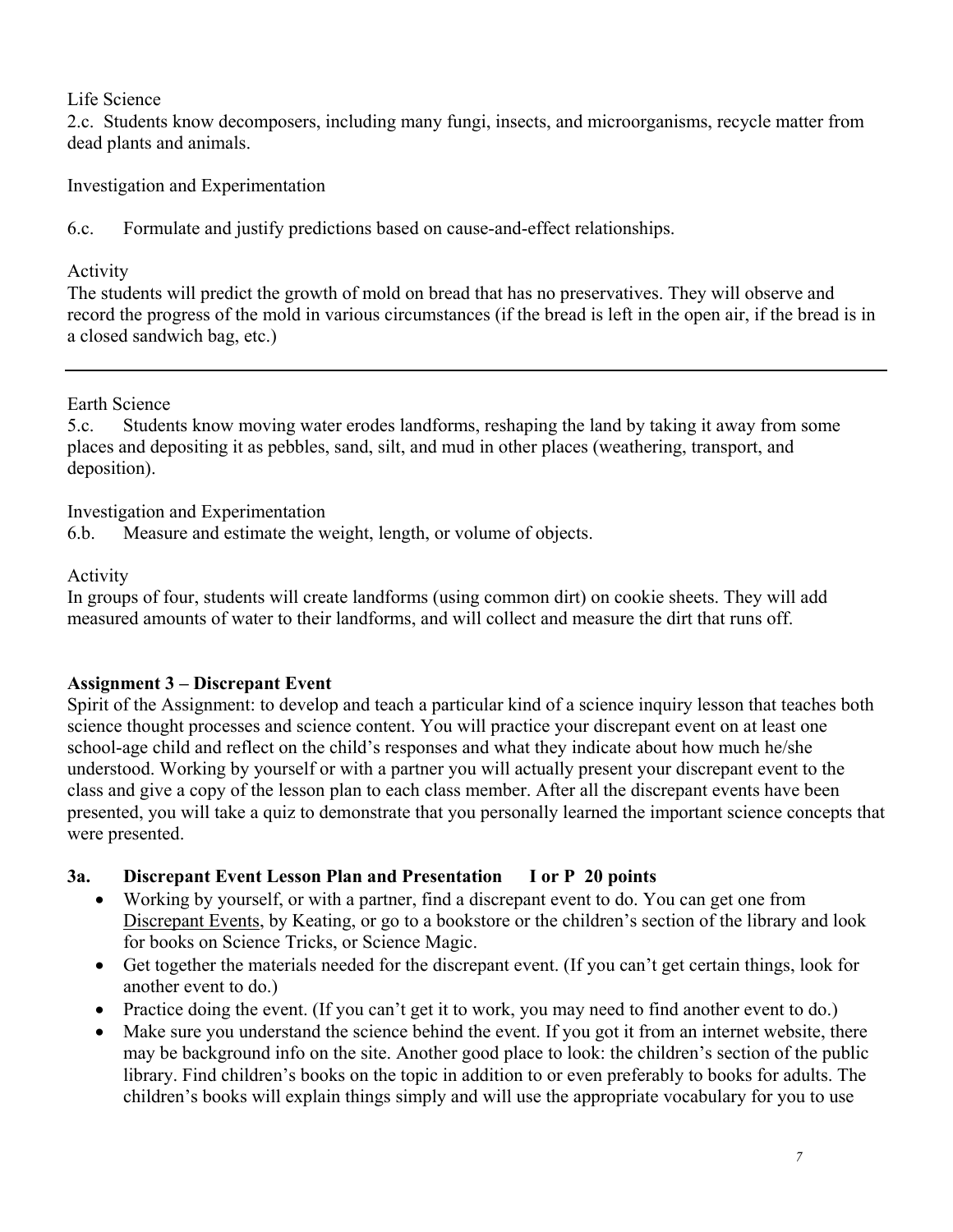with your students. Remember, you don't have to have a college-level understanding of the topic, just have good, accurate information at your students' level.

- Do your discrepant event with at least one school-age child and take careful notes on the child's responses. (This ties in with Assignment 3b.)
- Fill in the discrepant event cover sheet, including the two questions.
- On your assigned day, bring in your materials and equipment and do your discrepant event for/with the class. You are limited to 15 minutes presentation time.
- After presenting your event, give each member of the class a copy of the lesson plan.
- Turn in your lesson plan, the cover sheet and your individual journal.

# **3b.** Discrepant event journal **I** 15 points

- After you have done your discrepant event with a child or children, look at your notes and think about how it went. (You may realize that your event needs to be modified before you do it with the class.)
- Write a description of what happened, with special attention to what the child said and did. Analyze the child's response: what portions of the event, and to what extent, did the child understand what was happening? Why or why not?

# **3c.** Discrepant event quiz **I** 10 points

 After all discrepant events have been presented in class, a quiz will be given on the content of the events. The course instructors will design the quiz based on the questions submitted by each partner pair on their Discrepant Event Cover Sheet. *This quiz will be open notebook, but not open handout. That means you should take careful notes during each discrepant event presentation.* 

# **Assignment 4 – Observation/art/writing**

The spirit of this assignment is for you to observe something using all your senses, then use what you have observed to do a writing and an art activity from the book Moon Journals. You can use any kind of an experience for this: a walk on the beach, playing basketball, bathing a baby. Immediate experience is very important, so even it's something you've done many times before, do it again for this assignment. DON'T DO IT FROM MEMORY.

# **4a. Observation I 5 points**

- Sign up for a particular day, from 1 to 28 in the Moon Journals book. Look at the Art Invitation and the Writing Invitation for your particular day. If you didn't buy the book, borrow it from the Moon Journals director or use one of the copies on reserve in the library and copy the relevant pages.
- Observe a natural event and take notes. You will need at least five specific details for each sense. Your notes can be in any format, and can be handwritten, as long as they are legible. If there is one sense that can't be used for your observation, give the reason why.) You will turn in your notes.

# **4b. Art and Writing I 15 points**

- Follow the directions in the Moon Journals book to the writing and art activities for your assigned day. Connect them to your observation for assignment 5a. If either the writing or the art won't work, see the instructor.
- Look in the Timeline for Art/Writing. On that day, bring your response to the Art and Writing Invitations to class for Show and Tell.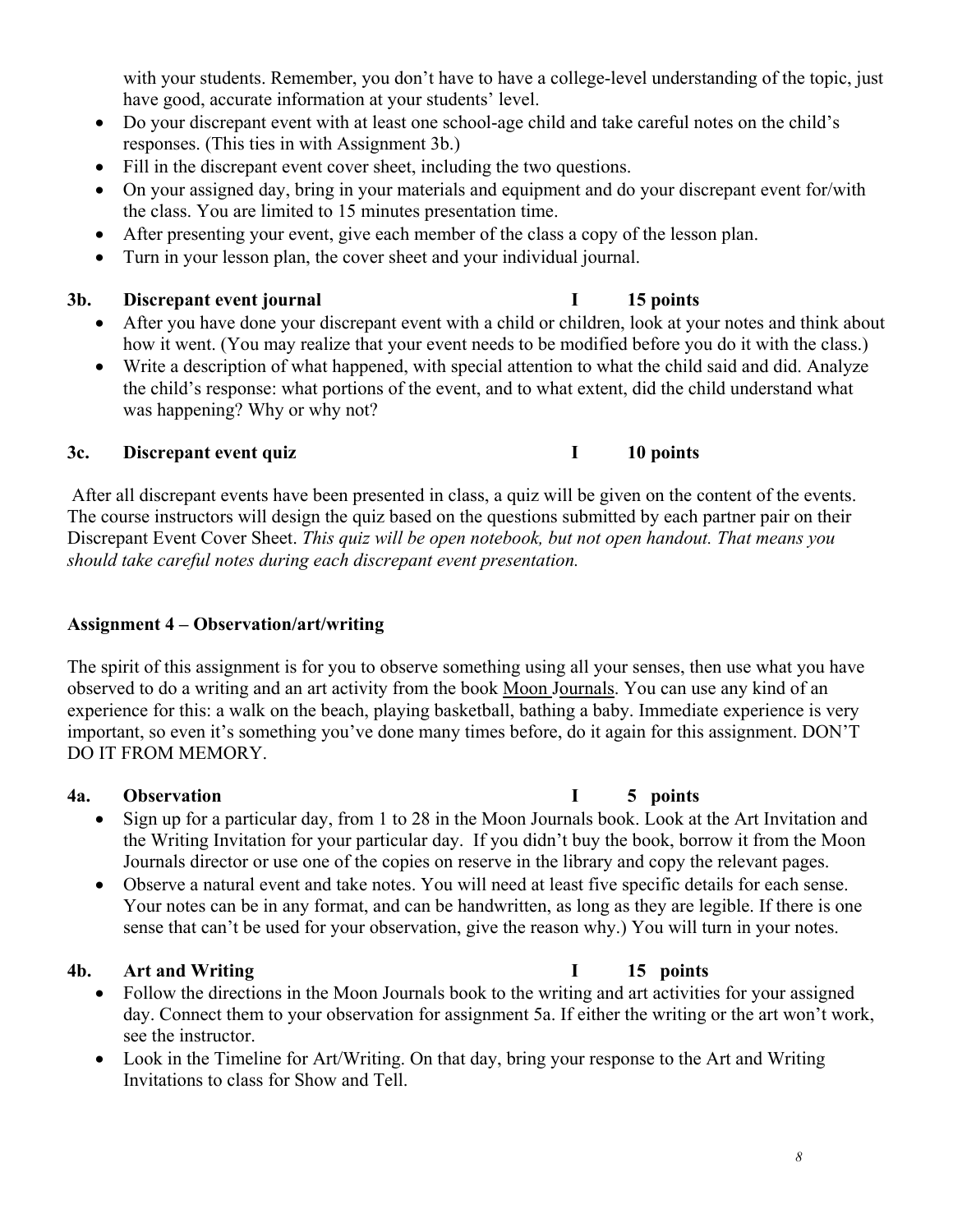• REMEMBER—YOU ARE NOT GOING TO DO YOUR WRITING AND ART ABOUT THE MOON. YOU ARE GOING TO USE WHAT YOU OBSERVED, WHETHER IT'S WALKING ON THE BEACH OR BATHING A BABY.

### **5. DISCUSSION QUESTIONS: (Based on Readings from Learning from Cases Text) I. 20 points**

Each student will be required to submit a discussion question for the class based on the readings of the assigned chapters from the book *Learning from Cases.* The question should be submitted to the instructor via email by NOON on the day of the class when such readings are assigned. The discussion question should be an open-ended question that provides opportunity for discussion and calls for diverse responses. In addition it should reflect that you read the assigned readings. The dates when the questions are due are reflected in the course schedule. Examples of such questions will be available on WebCT. Selected questions will be discussed in class. Part of the credit for this assignment includes contributing to the class discussion.

## **6. Participation Collaboration and Professionalism 10 points**

Students will engage in active learning each class session, and will be expected to actively participate, collaborate, and demonstrate professionalism at all times.

- Do you participate in class discussions productively, sharing your knowledge and understandings?
- Do you interact productively with your peers, taking on a variety of roles (leader, follower, etc.)?
- Do you contribute appropriately to group work—do you "do your share"?
- Are you able to accept others' opinions?
- Are you supportive of others' ideas?
- Do you support your peers during their presentations?
- Can you monitor and adjust your participation to allow for others' ideas as well as your own to be heard?
- Do you show a positive attitude and disposition towards teaching all students?
- Do you exhibit professional behavior at all times?
- Do you attend each and every class, arrive on time and well prepared in all aspects, and do not ever leave early?
- Do you give close attention to each activity and speaker, and never whisper or do other things while there is a speaker?

You will do a self-assessment using the Rubric for Participation, Collaboration and Professionalism; and write a two-three page rationale. You should give a rationale for the points you gave yourself in each area of the rubric and provide examples for each area. Your professors will also do an assessment using this rubric. Turn in your Rubric and Rationale with examples.

## **Extra Credit (Directors Role):**

• Be a director, according to the list below. 4 points

Director of Directors – Assigns Directorships – keeps list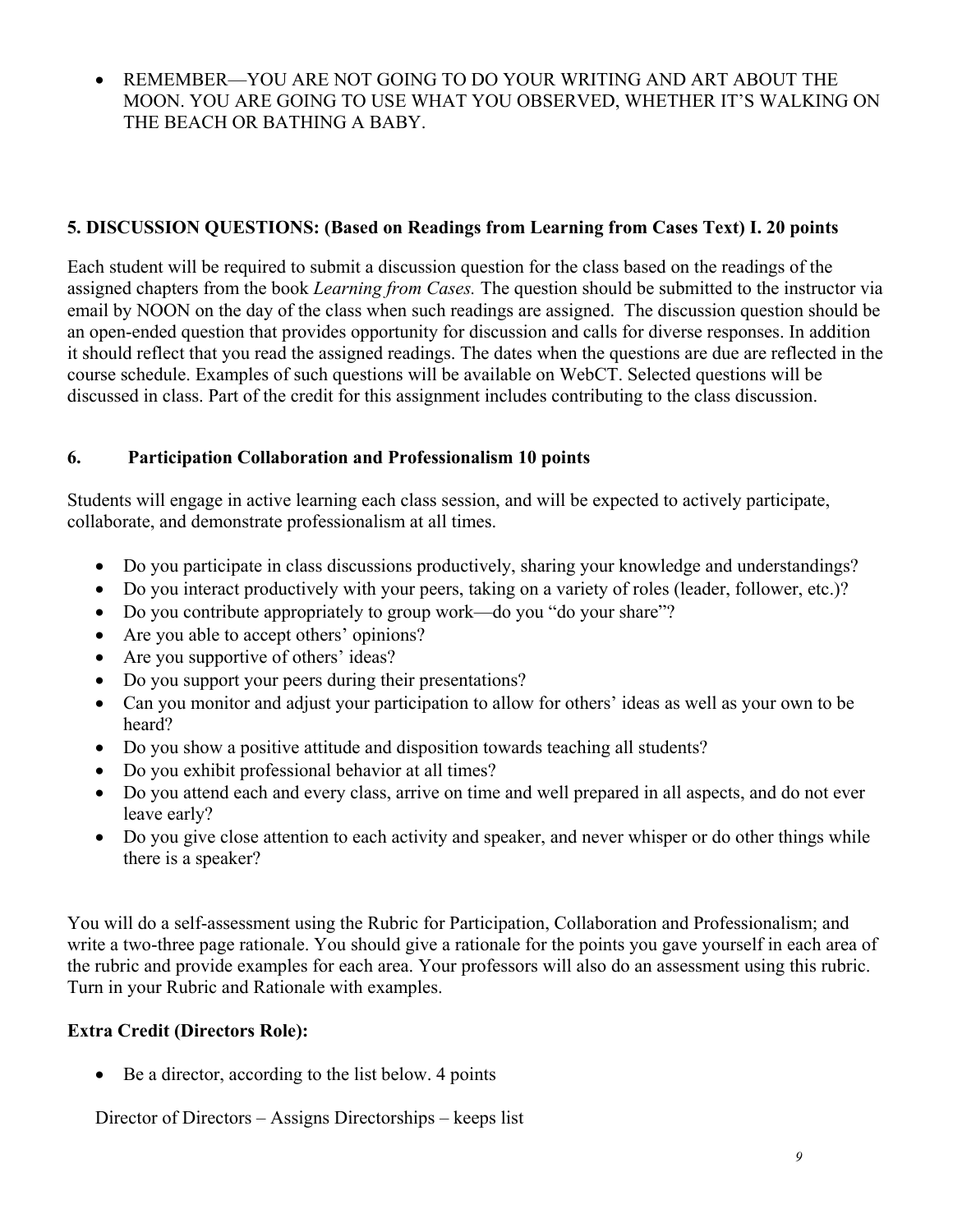Syllabus director – holds a hard copy of the Syllabus so other students can make copies.

Name Tag Director – Make sure everybody has a name tag each class

Contact Information Director—Make class list with current contact info

Framework/Standards Copies Manager/Director of Presentations – holds hard copies of the grade level standards and Chapters 1 and 2 of the Syllabus, for students to copy. Also directs formation of gradelevel groups for presentations.

Photographer – takes photos of various class activities. Shows them to class.

Webmaster – Find science/science ed websites – present to class

Moon Journals assignments coordinator – keep copies of book, assign days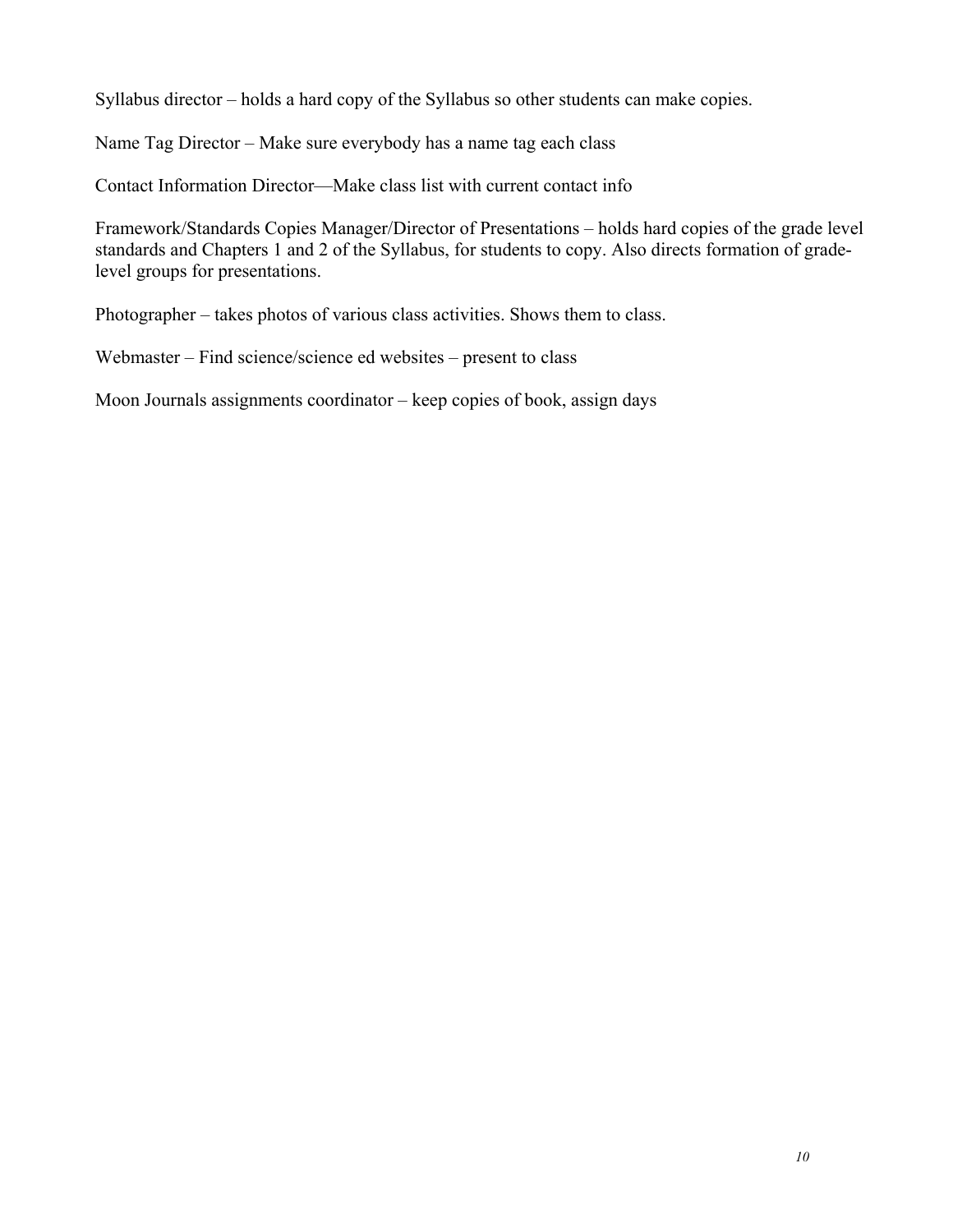### **RESOURCES**

## **JOURNALS**

Science Science Scope Physics Teacher Science and Children The Science Teacher Journal of Chemical Education Science Education School Science and Math Innovations in Science & Technology Education Science News American Biology Teacher Journal of Research in Science Teaching

### **EISENHOWER NATIONAL CLEARINGHOUSE** http://enc.org

The Eisenhower National Clearinghouse (ENC) has recently launched an all-new web site, ENC Online, at http://enc.org. ENC, which was established by the U.S. Department of Education, provides K-12 math and science educators with information about teaching materials, innovative ideas, and professional development.

The content on ENC Online has been organized into four major categories. They are Curriculum Resources, Web Links, Professional Resources, and Topics. Through Curriculum Resources, teachers can locate teaching or professional development materials using subject words, grade level, cost, and type of material to meet their specific needs.

Teachers have said that the Digital Dozen, a monthly selection of exemplary math and science web sites, is one of their favorite features on the site. It is now found in the Web Links area. (Teacher can now also choose to have Digital Dozen delivered to their email boxes when registering with ENC.) Web Links also includes links to sites offering lesson plans, arranged by math or science topics.

The Professional Resources area is intended to become a part of a teacher's professional support system. A Timesavers section found within the Professional Resources area offers a collection of the most popular professional resources in one place for quick linking and use. Standards and state frameworks are also found under Professional Resources, as are federally funded resources, professional development strategies, and research articles.

ENC has always created projects and publications on relevant topics for teachers. The Topics area arranges hundreds of articles, teacher interviews, and selected curriculum resources and web sites thematically. Key education issues addressed in the Topics area include inquiry and problem solving, integrating educational technology, equity, and assessment. These areas include the materials developed for ENC Focus, our quarterly magazine for math and science educators.

## **COURSE GRADES**

## *An "A" student is one who:*

- Completes all assignments on time and demonstrates the ability to summarize, analyze, and/or reflect at high levels.
- varies sources of information for assignments, demonstrating high degree of effort in pursuing varied perspectives around important educational issues.
- completes all the reading assignments and develops thoughtful and thorough responses.
- produces work that reveals a strong commitment to self-discovery and learning.
- produces work at a high professional level in terms of both writing and content.
- develops a high quality presentation, demonstrating significant learning around a contemporary issue.
- presents confidently and intelligently, demonstrating effective teaching skills.
- completes assignments in/out of class with a focus on learning and exploration, pushing him/herself to better understand the profession through quality work.
- attends almost every class meeting and is fully engaged during class.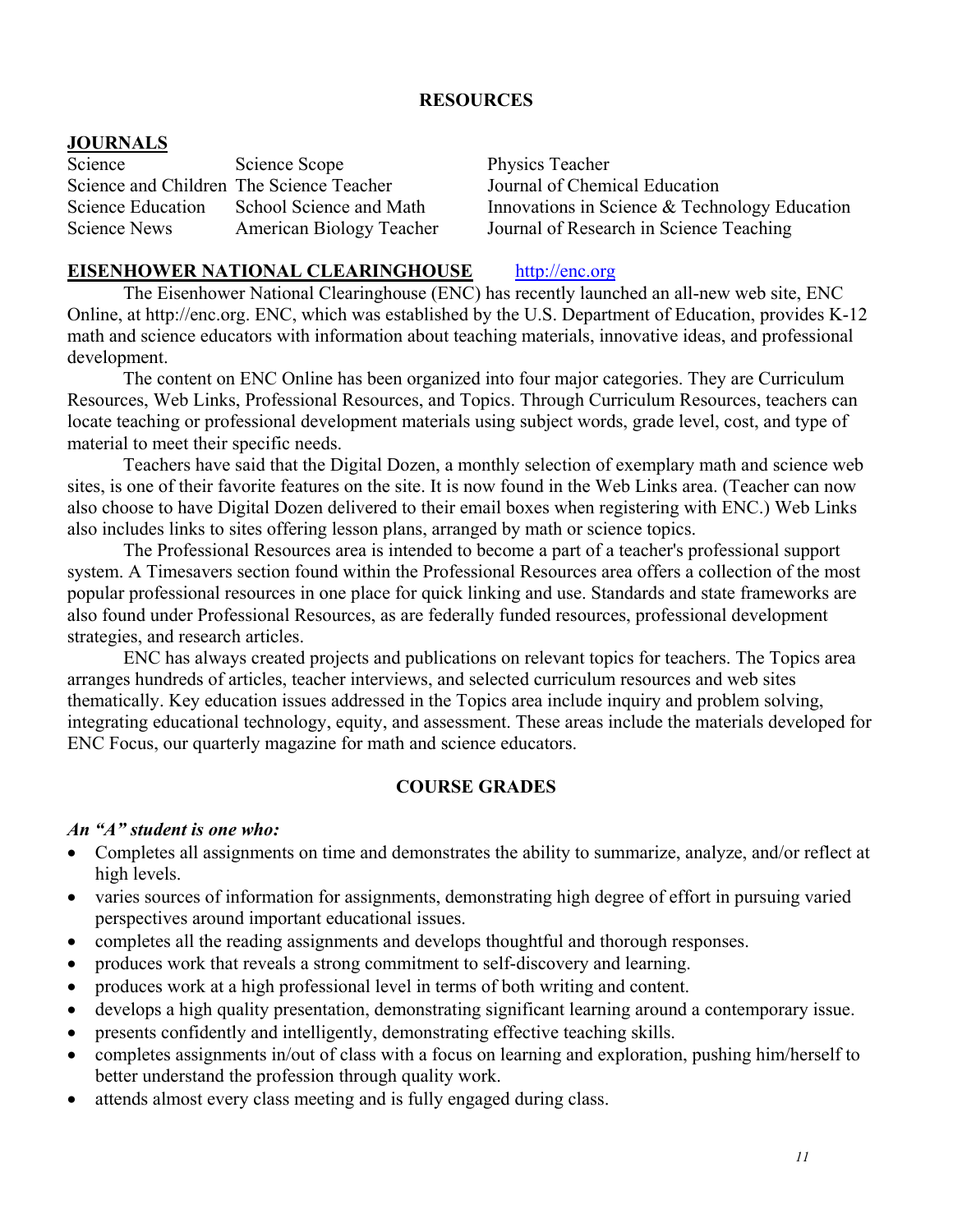- pushes him/herself to new understandings by participating in discussions, sharing his/her opinions, and valuing others' perspectives.
- contributes to the positive environment of the class by respecting all members.

## *A "B" student is one who:*

- completes all or almost all assignments, all or most on time, and demonstrates the ability to summarize, analyze, and/or reflect at fairly high levels, showing consistent improvement over time.
- varies sources of information for assignments, demonstrating high degree of effort in pursuing varied perspectives around important educational issues.
- completes all or most of the reading assignments and develops thoughtful and fairly thorough responses.
- produces work that reveals a commitment to self-discovery and learning.
- produces work that is close to professional level in terms of both content and writing, working to develop a strong command of writing, speaking, planning and presenting.
- develops presentations, demonstrating significant learning
- presents confidently and intelligently, demonstrating effective teaching skills.
- completes assignments in/out of class with a focus on learning and exploration, pushing him/herself to better understand the profession through quality work.
- attends almost every class meeting and is regularly engaged during class.
- pushes him/herself to new understandings by participating in discussions, sharing his/her opinions, and valuing others' perspectives.
- contributes to the positive environment of the class by respecting all members.

## *A "C" student is one who:*

- completes or attempts most of the assignments, mostly on time, and demonstrates the ability to do some quality summarizing, analysis, and reflection, showing improvement over time.
- varies sources of information for assignments, demonstrating effort in pursuing varied perspectives around important educational issues.
- completes most of the reading assignments and develops thoughtful and sometimes thorough responses.
- produces work that reveals a commitment to some self-discovery and learning.
- produces work that is not yet at a professional level in terms of both writing and content.
- develops a quality presentation, demonstrating learning around a contemporary issue.
- presents confidently and intelligently, demonstrating some effective teaching skills.
- completes assignments in/out of class with a focus on learning and exploration, pushing him/herself a little to better understand the profession.
- attends most class meetings and is often engaged during class.
- pushes him/herself to some new understandings by participating to a moderate degree in discussions, sharing his/her opinions, and valuing others' perspectives.
- contributes to the positive environment of the class by respecting all members.

A "D" student is one who doesn't meet all of the minimal standards of a "C" student; "F" is earned by someone who hasn't completed significant portions of the required work and fails to meet the "C" student standards.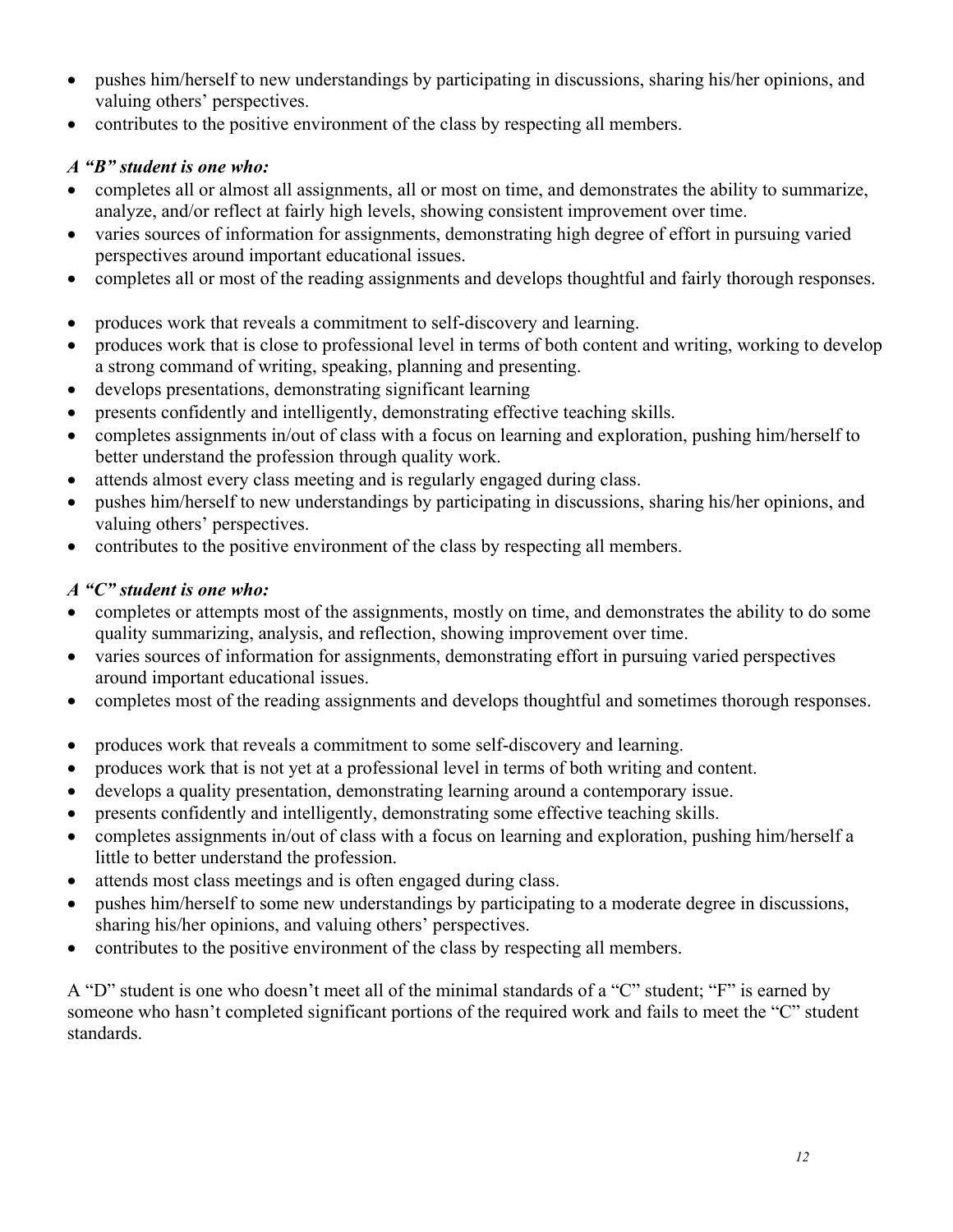### **APENDIX A: EDMS 545 Summer 2004 Tentative Course Outline**

| $\#$           | <b>Date</b>   | <b>Topic</b>                                                                 | <b>Assignment</b>                   |
|----------------|---------------|------------------------------------------------------------------------------|-------------------------------------|
| $\mathbf{1}$   | 7/6           | How were you taught Science? /Intro Syllabus/Intro Discrepant                |                                     |
|                |               | event                                                                        |                                     |
|                |               | Intro Framework/Standard-Form Framework presentation groups;                 |                                     |
|                |               | DE Times; Moon Journal Activities                                            |                                     |
| $\overline{2}$ | 7/8           | Scientific method/ learning cycle/nature of sc.                              |                                     |
|                |               | Loonie Goonies<br>Open Ended vs Closed Ended Science: Paper Towel Experiment |                                     |
|                |               | Toys in Space activity                                                       |                                     |
| $\overline{3}$ | 7/13          | Framework team presentations                                                 | Assts. 2abc                         |
|                |               | (First 20 Minutes of Class will be available for teams to get                |                                     |
|                |               | organized)                                                                   |                                     |
|                |               | Student Discrepant Events X2 teams                                           | Assts. 3a, 3b                       |
| $\overline{4}$ | $\sqrt{7/15}$ | Use of Authentic Assessment in Science: A Model of Performance               | <b>Build Superlink Project for</b>  |
|                |               | Assessment-Use of Map and Compass (Orienteering)                             | next class                          |
| 5              | 7/20          | <b>Student Discrepant Event Presentations x 2</b>                            | Assts. 3a, 3b                       |
|                |               | Problem Solving Model/Creative Thinking Activity: Odyssey of                 |                                     |
|                |               | Mind Science Enrichment Program                                              | Moon Journal Presentations          |
| 6              | <b>TBA</b>    | (Counts as two classes) Use of Zoo's and Nature Centers in a                 |                                     |
|                |               | Science Curriculum:                                                          |                                     |
|                |               | Field Trip to Wild Animal Park – Schedule to be determined (late             |                                     |
| $\tau$         | <b>TBA</b>    | afternoon/evening)<br>Same as above                                          | <b>Animal Observation</b>           |
|                |               |                                                                              | <b>Assignment Due</b>               |
| 8              | 7/29          | Planning and Managing Inquiry based Lessons                                  | Read Chapters 3 & 4                 |
|                |               |                                                                              | Disc. Question Due                  |
| 9              | 8/3           | Science Process skills                                                       | Read Chapters 2                     |
|                |               | Student Discrepant Event Presentations x 3                                   | Dis. Question Due Assts.            |
|                |               |                                                                              | 3a, 3b                              |
| 10             | 8/5           | Using Cooperative strategies & questioning and Wait time as a                | Read Chapters 5 & 6                 |
|                |               | learning tools                                                               | Dis. Question Due Assts.            |
|                |               | <b>Student Discrepant Event Presentations x 3</b>                            | 3a, 3b                              |
| 11             | 8/10          | From lessons to Units: Building the science curriculum                       | Read Chapters 7 & 8                 |
|                |               | Student Discrepant Event Presentations x 2                                   | Dis. Question Due                   |
|                |               |                                                                              | Assts. 3a, 3b                       |
| 12             | 8/12          | <b>State Approved Textbooks</b>                                              | Read Chapters 9 & 10                |
|                |               | Contemporary Issues in Science Education &                                   | Dis. Question Due<br>PCP Rubric Due |
|                |               | Professional Development for elementary teachers                             | Assts 3c Due                        |
|                |               |                                                                              |                                     |